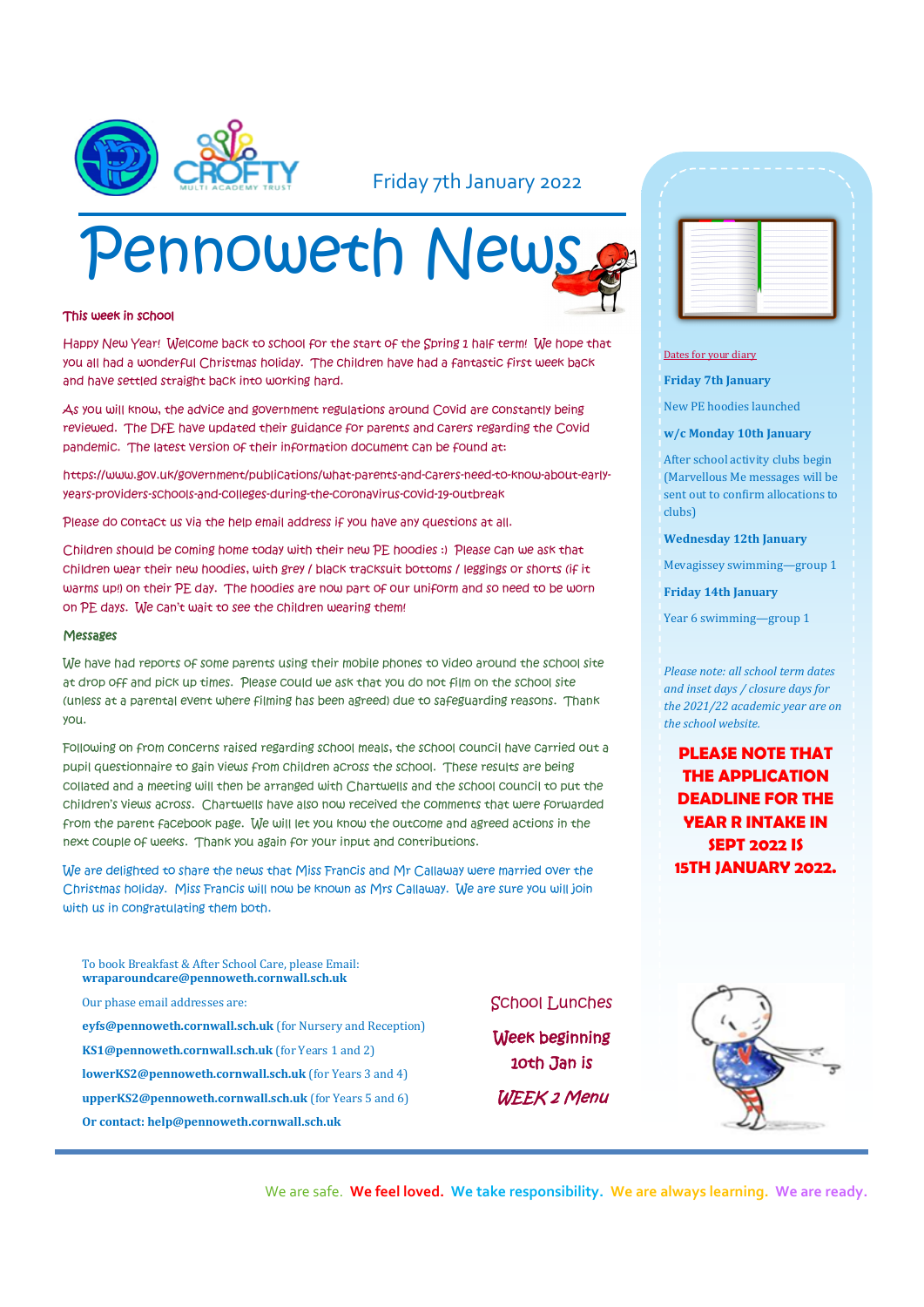## Character Qualities

We have 4 key characteristics that we are always on the lookout for! Each of these is represented by a character.

Considerate children are thoughtful, caring, sympathetic, helpful, polite, attentive, mindful and patient.

Inquisitive children are curious, inquiring, questioning, intrigued and eager to know.

Courageous children are bold, brave, valiant adventurous and determined.

Children who are being fun will be enthusiastic, excited, energetic, cheerful, light-hearted and will laugh!

We also have our Stars of the Week, who have been classroom superstars and DNA Champions for each phase.

| Quality     | Children Spotted in R, y1 and Y2 | Children Spotted in Y3, Y4, Y5 and Y6 |
|-------------|----------------------------------|---------------------------------------|
|             |                                  |                                       |
| Considerate | Porthcurno: Lola                 | Newlyn: Olivia                        |
|             | Gwithian: Nylah                  | Mevagissey: Leon                      |
|             | Marazion: Tiana                  | Porthleven: Annabella                 |
|             |                                  | Pendeen: Lewis                        |
|             |                                  | Lizard: Emily                         |
|             |                                  | Godrevy: DJ                           |
| Inquisitive | Porthcurno: Arianna              | Newlyn: Aela                          |
|             | Gwithian: Bella                  | Mevagissey: Caden                     |
|             | Marazion: Emmie                  | Porthleven: Harley C                  |
|             |                                  | Pendeen: Freya                        |
|             |                                  | Lizard: Molly                         |
|             |                                  | Godrevy: Livvy                        |
| Courageous  | Porthcurno: Alesha-Mae           | Newlyn: Izzy                          |
|             | Gwithian: Ollie                  | Mevagissey: Maddison                  |
|             | Marazion: Albie                  | Porthleven: Jacob                     |
|             |                                  | Pendeen: Sam                          |
|             |                                  | Lizard: Lucas                         |
|             |                                  | Godrevy: Rhys                         |
|             | Porthcurno: Connie               | Newlyn: Josh                          |
| Fun         | Gwithian: Kai                    | Mevagissey: Braxon                    |
|             | Marazion: Kairi                  | Porthleven: Peggy                     |
|             |                                  | Pendeen: Brandon                      |
|             |                                  | Lizard: Eliza                         |
|             |                                  | Godrevy: Cacee                        |
|             | Restormel: Leon                  | Newlyn: Oli                           |
|             | Tintagel: Alfie                  | Mevagissey: Nathan                    |
|             | Porthcurno: Archie               | Porthleven: Eva                       |
|             | Gwithian: Skyla                  | Pendeen: Ethan                        |
|             | Marazion: Aronas                 | Lizard: Taylor                        |
|             |                                  | Godrevy: Caitlin                      |

We are safe champions: KS1: Larkin, LKS2: Archie, UKS2: Bea

We feel loved champions: KS1: Logan, LKS2: Lucas, UKS2: Sam

We take responsibility champions: Restormel: Elias, KS1: Gabriele, LKS2: Freddie, UKS2: Saqib

We are always learning champions: KS1: Arianna, LKS2: Noah R, UKS2: Samuel

We are ready champions: Tintagel: Enid, KS1: Elden, LKS2: Lena, UKS2: Izzy